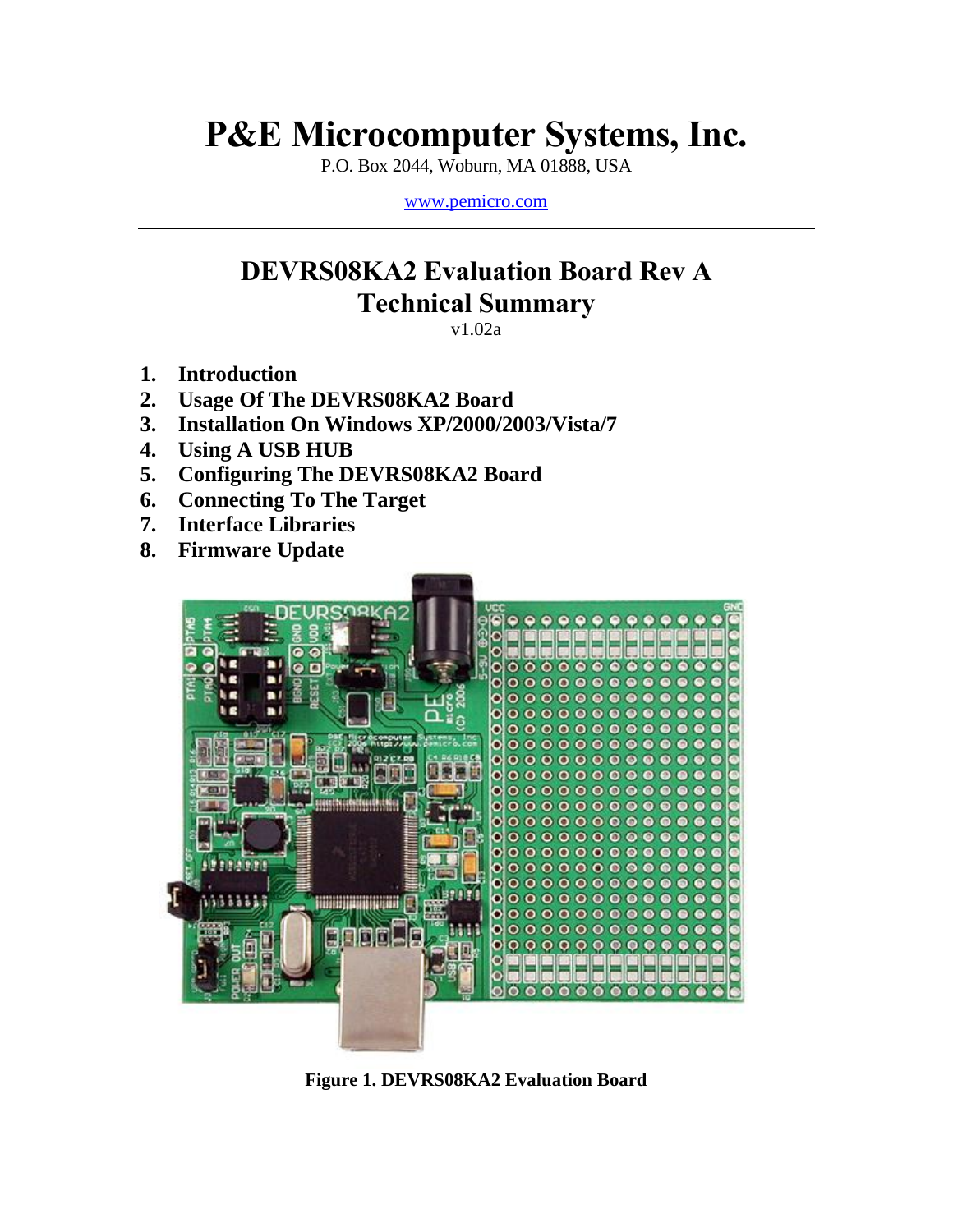### **1.0 Introduction**

**The DEVRS08KA2 is an evaluation board with a resident Freescale MC9RS08KA2 microprocessor. The embedded USB-to-BDM interface acts as a medium between the USB port on a Windows 98SE, Windows 2000, Windows XP or Windows 2003 machine and the background debug module of the resident MC9RS08KA2 CPU. Via the USB-to-BDM interface and the background debug module, one can halt the normal processor execution and use a PC to control the processor. The user can then directly control the target's execution, read/write registers and memory values, debug the code on the processor and program internal FLASH.** 

# **2.0 Usage of the DEVRS08KA2 Board**

**The DEVRS08KA2 has a female type B USB connector. Use a Type A to Type B USB extension cable to connect the interface to the PC.**

**The DEVRS08KA2 is a high power USB device. If a USB HUB is used, it must be a self-powered hub (i.e. with its own power supply). By default, the USB protocol used is 2.0.**

**There are two LEDs on the USB-to-BDM interface portion of the DEVRS08KA2 evaluation board. The green LED indicates that the interface has been properly powered and enumerated via the USB port of the PC. The yellow LED indicates that target power has been detected.**

#### **3.0 Driver Installation on Windows XP/2000/2003/Vista/7**

**Before connecting the DEVRS08KA2 to the PC, the appropriate drivers need to be installed on the PC. These drivers are automatically installed when installing Freeascale's CodeWarrior or any of P&E's recent RS08 development packages. If you have installed a recent version of these then the instructions for manual installation that follow are not necessary. However, Windows 7 users who are installing software distributed before December 28, 2009 will need to obtain the latest version of the drivers and install them manually. A copy of the driver installation program may be downloaded from the "Downloads" section of P&E's "Support Center" located at http://www.pemicro.com. If you are using third-party software, make sure you have a version which supports the DEVRS08KA2. Once you have obtained the latest version of the driver installation program, please use the instructions below to manually install the drivers.**

**When the development board is plugged in, the operating system should indicate that it has found a driver for the attached "USB Multilink 2.0". Follow the instructions in the "Found New Hardware Wizard" dialog for having Windows automatically install the driver.**

**If you connected the Multilink interface prior to installing the drivers, Windows will not have been able to find the appropriate driver and may have disabled the device. If you unplug the device and then plug it in again, Windows will automatically disable it**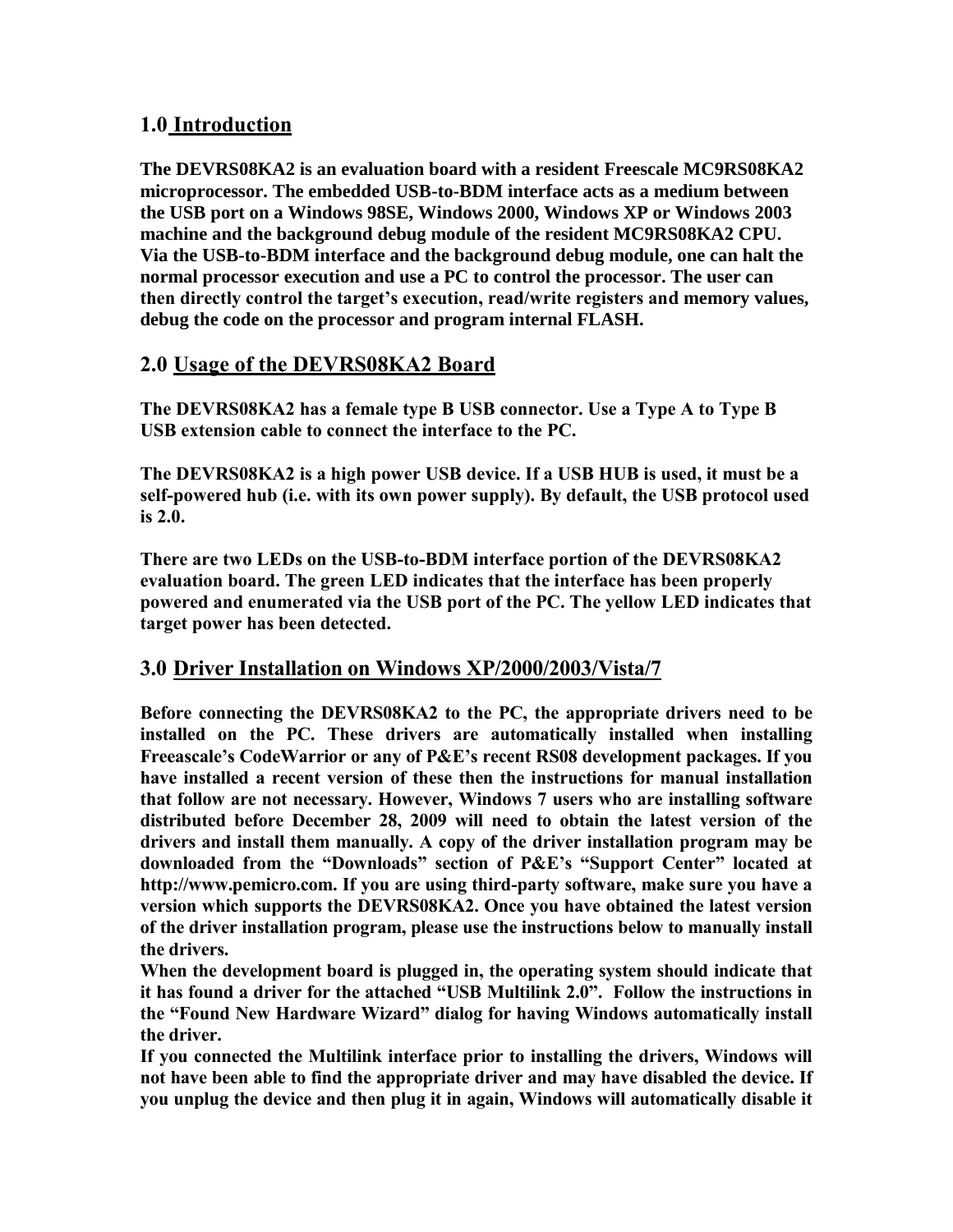**even if you have installed the drivers. To force Windows to attempt to load the driver again, perform the following steps while the DEVRS08KA2 is plugged into the computer:**

- **1. Open the Control Panel: Start Button [ ->Settings ] ->Control Panel. (You will not need to select "Settings" on Vista and Windows 7).**
- **2. Double Click the "System" Icon. (Windows 7: "System and Security")**
- **3. Select the "Hardware" Tab. (Windows 7: "Hardware and Sound", Windows Vista: skip this step)**
- **4. Click the "Device Manager" Button. (Windows 7: "Devices and Printers -> Device Manager")**
- **5. The "USB Multilink 2.0" device will be shown with an exclamation point next to it. Double-click this device.**
- **6. Click the "Reinstall Driver…" button and follow the dialog instructions to have Windows automatically install the driver. (Windows 7: First click the "Driver" tab, then select "Update Driver...")**
- **7. If the hardware still has a yellow exclamation mark next to it, right click on it and select uninstall. The USB Multilink should disappear from the list. Unplug the USB Multilink and then plug it into the PC again. A new Hardware Found dialog will pop up; follow the dialog instructions and have Windows automatically install the driver.**

# **4.0 Using a USB Hub**

**The DEVRS08KA2 is classified as a high-power USB device which is powered from the USB bus. A high-power device requires that if a USB hub is used, it must be a selfpowered hub. This means that the hub has a separate power supply from which it derives its operating power (as opposed to deriving its power from the PC). It must be able to supply 500mA per port (a high power USB device may derive up to 500mA from the port).** 

# **5.0 Configuring the DEVRS08KA2 Board for operation**

#### **a. Providing power to the embedded USB-to-BDM interface and the MC9RS08KA2 resident microprocessor**

**The embedded USB-to-BDM interface draws its power from the USB port of the PC. Once the USB cable is plugged into the Type B connector on the DEVRS08KA2 evaluation board, the green LED should light up indicating that the USB device has been properly powered up and enumerated.** 

**The rest of the on-board resources, including the MC9RS08KA2 processor, can use one of the two available power sources determined by the setting on the "Power Selection" J53 header. The USB-to-BDM interface is capable of providing a 3.3 Volt power source capable of supporting a current draw of up to 250mA. On the other hand, a 5-9 Volt center-positive external power supply can also be used for providing**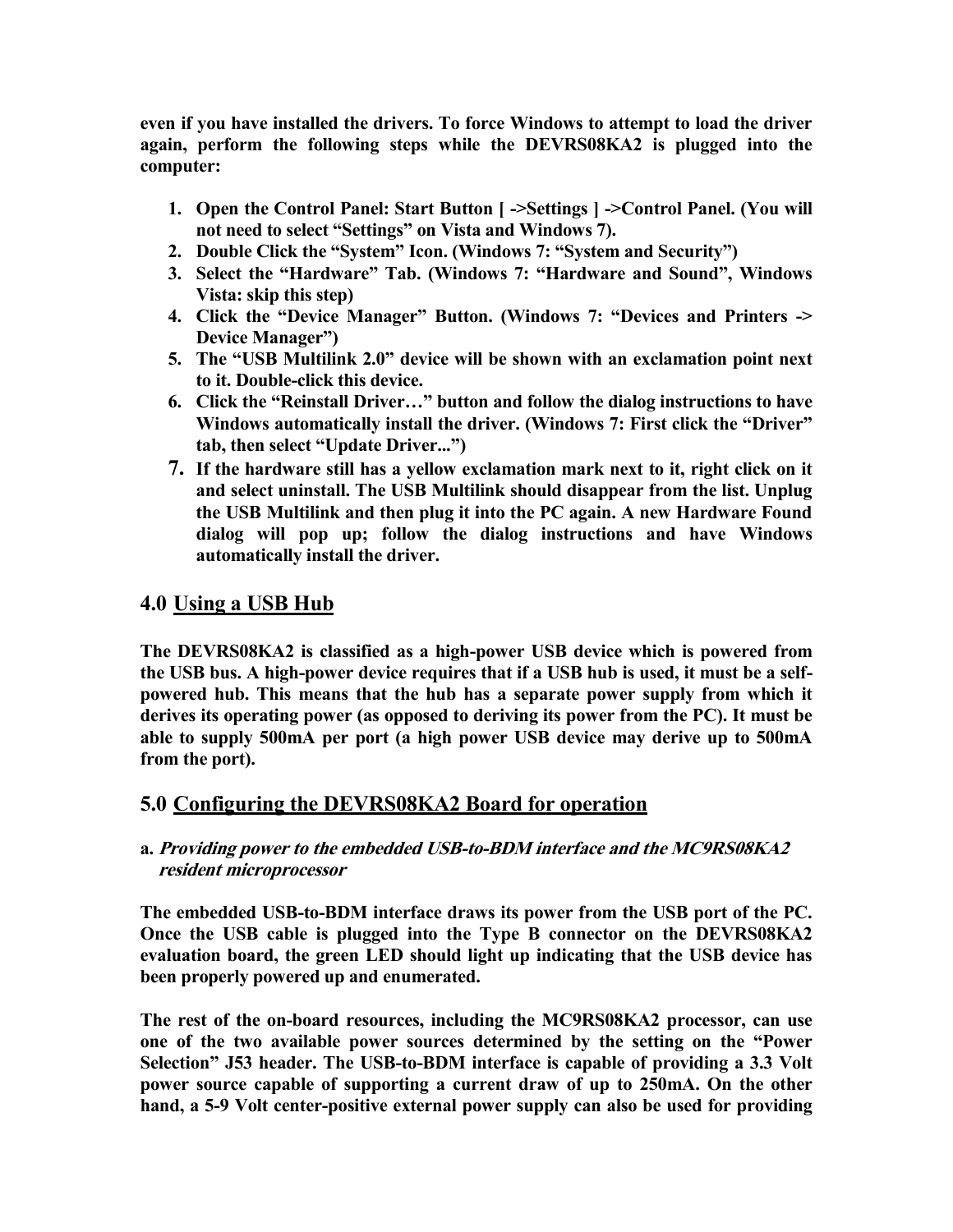**power to the MC9RS08KA2 processor. The jumper on the "Power Selection" header should be placed in the EXT. position to power up the processor from the external power supply, or in the USB position to use the USB-to-BDM interface power output.** 

#### **b. Connecting the RESET signal from USB-to-BDM interface to MC9RS08KA2 processor.**

**To ensure the ability to connect to the MC9RS08KA2 processor via the USB-to-BDM interface, please make sure that the "RESET OFF" J3 header is populated. This connection allows the user to establish communication with the resident processor via the USB-to-BDM interface and perform in-circuit debugging as well as FLASH programming procedures. Once the final firmware has been programmed into the FLASH of MC9RS08KA2, this jumper should be unpopulated to allow for stand-alone operation of the processor.** 

#### **c. Using the 8-pin DIP socket to insert and debug the MC9RS08KA2 processor.**

**The 8-pin DIP socket gives the user the ability to program and debug the MC9RS08KA2 processor in a DIP8 package. In order to do so, the user should insert the DIP8 target processor into the U50 socket and un-mount the U52 SOIC8 MC9RS08KA2 processor.** 

#### **6.0 Connecting to the target**

**The following is the proper connection sequence to connect the PC to the MC9RS08KA2 processor via an embedded USB-to-BDM interface.**

**1) Make sure that the target power is OFF by removing the jumper from "Power Selection" header, and that the DEVRS08KA2 is not connected to the PC.**

**2) Set all jumpers to configure DEVRS08KA2 for proper operation. Please, refer to the "Configuring the DEVRS08KA2 Board For Operation" section of this manual for more details.**

**3) Connect the DEVRS08KA2 to the PC via a USB extension cable. The Green LED on the USB-to-BDM interface part of the board should illuminate.**

**4) Turn the target power on by setting the jumper on the "Power Selection" header in a desired manner. The yellow LED on the USB-to-BDM interface part of the board should illuminate.**

**Before disconnecting the setup, turn the target power off.**